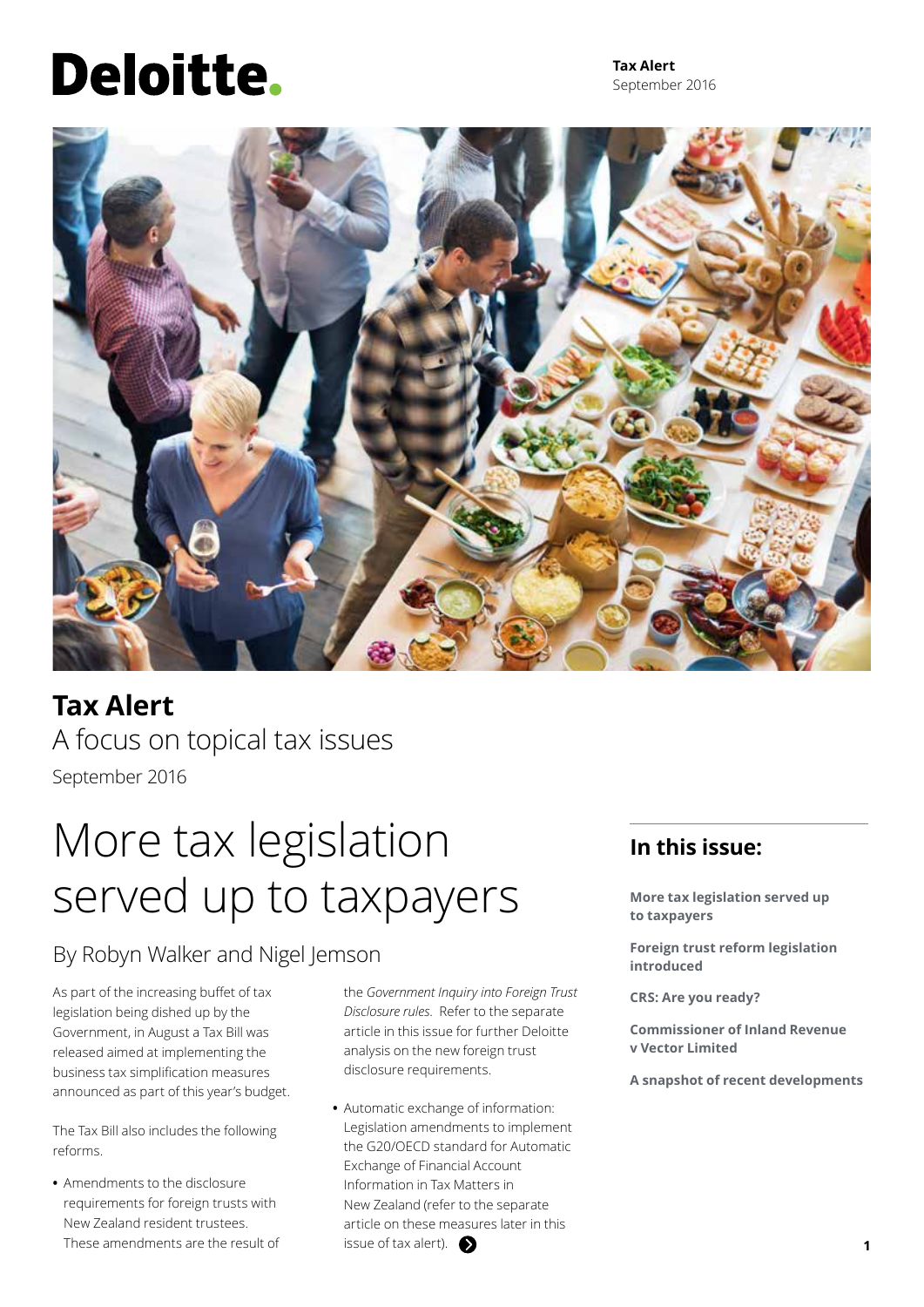

### **Business tax simplification measures – the main course**

From a policy standpoint, very little has changed compared to when the business tax measures were originally announced in April, aside from a few tweaks around the edges. There is a smorgasbord of changes, with the most significant changes relating to provisional tax and use of money interest.

- **•** New options have been introduced to allow businesses to fall outside of the use of money interest regime when paying provisional tax. In particular:
	- Use of Money Interest ("UOMI") will be removed for the first two provisional tax instalments for taxpayers using the standard uplift method.
	- The safe harbour threshold will be extended to non-individuals and increased from \$50,000 to \$60,000 so that anyone with residual income tax of less than \$60,000 will not be subject to UOMI.
- **•** Small and large businesses may be able to choose to pay provisional tax based on their tax-adjusted income calculated by an Inland Revenue approved software package. This is intended to align tax payments with when income is earned and is called the Accounting Income Method (AIM method).

Other tax dishes on offer are:

- **•** A shareholder-employee and the company can agree that the shareholderemployee's provisional tax payment obligations on their shareholder salary are transferred to the company.
- **•** Contractors subject to the schedular payment rules can elect their own withholding rate without having to apply to Inland Revenue for a special rate (subject to certain minimum rates), and contractors not covered by the schedular payment rules can opt in to the rules with the consent of the payer.
- **•** The schedular payment rules will be extended to contractors working for labour-hire firms.
- **•** Inland Revenue will no longer impose a 1% monthly incremental late payment penalty on unpaid GST, income tax and Working for Families tax credits overpayment.
- **•** The Commissioner will be allowed to disclose a taxpayer's information and their significant tax debt to approved credit reporting agencies, and Inland Revenue will be able to share information with the Registrar of Companies to enforce certain serious offences.
- **•** The motor vehicle expenditure rules in subpart DE of the Income Tax Act 2007 ("ITA 2007") are to be extended to allow certain close companies to use these rules as an alternative to paying FBT on a motor vehicle benefits provided to shareholder-employees.
- **•** The self-correction threshold for minor errors will be increased from \$500 to \$1,000.
- **•** Taxpayers will be able to use a simplified method for the calculation of deductions for premises and vehicles that are used for both business and personal purposes.
- **•** The threshold for calculating and returning FBT on an annual basis will be increased from \$500,000 to \$1 million of PAYE/ESCT.
- **•** Taxpayers to be able to choose whether to apply the existing rule in section EA 4 of the ITA 2007 for the timing of the deduction for an amount of expenditure on employment income paid within 63 days after the end of the income year.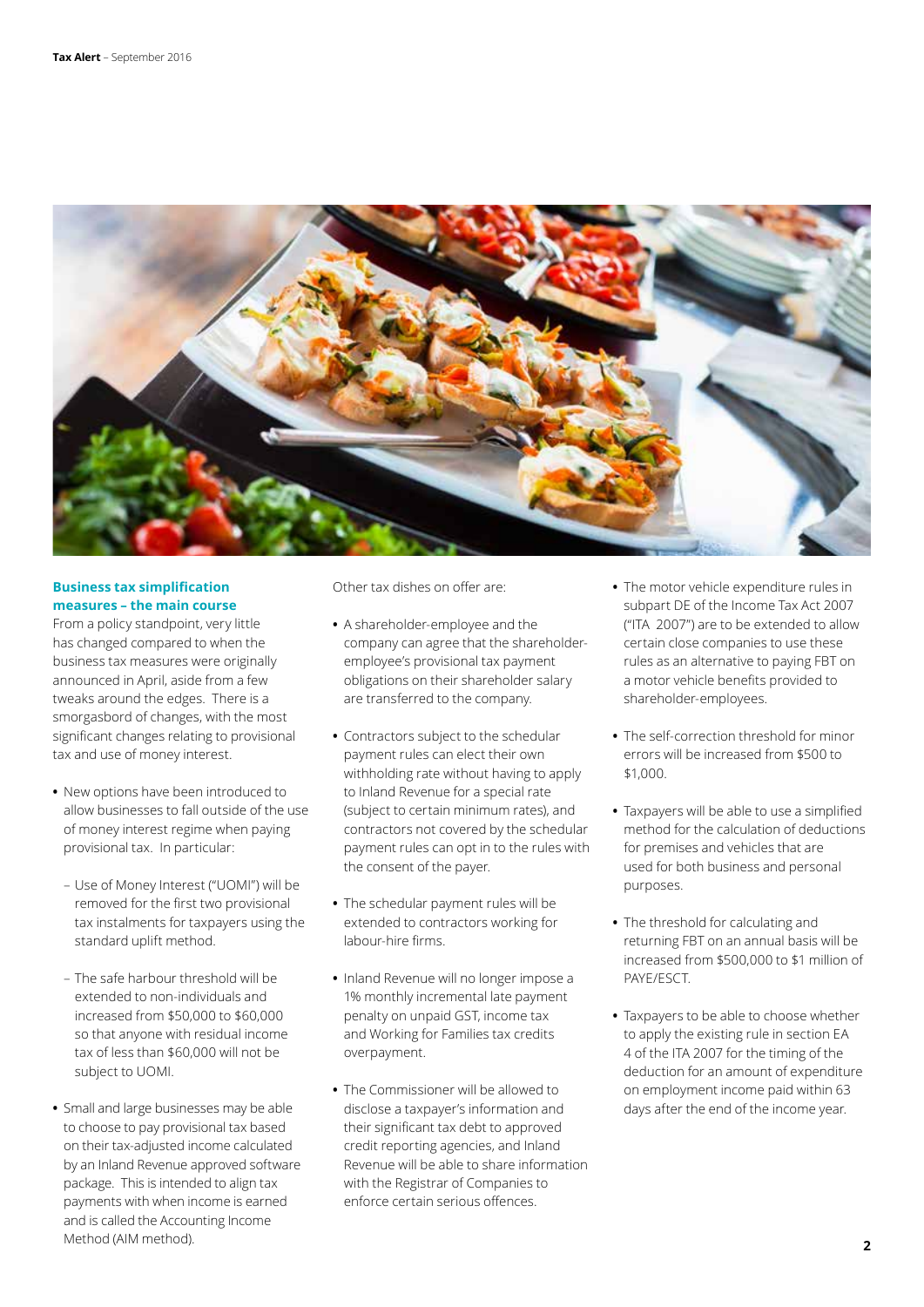### **AIM Method**

The AIM method will initially be available to businesses with gross income of under \$5 million and will apply from the 2019 income year. Conceptually, this method allows businesses who are operating accounting software to use this software to pay provisional tax as they go – based off accounting profit with some tax adjustments calculated automatically by the accounting software.

One change from the original discussion document is that Inland Revenue are now opening up the AIM method to larger taxpayers. An amendment has been included in the Bill to taxpayers with income >\$5 million to use the AIM method if they are using a software package that the Commissioner has approved for AIM.

The detail of how the AIM method will work in practice is yet to come. Most of the detail of how the method will work (particularly translation of accounting data into a tax payment calculation) will be issued in a determination by the Commissioner of Inland Revenue. This appears to be the best approach, given that many of the finer workings of this method are yet to be nutted out.

### **Deloitte comments**

The business tax simplification measures are primarily targeted at small businesses, however larger businesses will benefit from the proposals. Businesses are likely to welcome these measures, particularly the changes to allow businesses to avoid the use of money interest rules, which have long been a bugbear for many businesses.

While many of these measures do achieve the aim of tax for business, we consider there is still a lot more room for the Government to further simplify the tax rules. Some examples of business tax simplification measures we'd like to see on the menu include:

**•** Introducing the ability for businesses to write-off low value residual asset balances in their tax fixed asset register (e.g. write-off balances under \$100);

The business tax simplification measures are primarily targeted at small businesses, however larger businesses will benefit from the proposals. Businesses are likely to welcome these measures, particularly the changes to allow businesses to avoid the use of money interest rules

**•** Raising existing thresholds in the Act which have not changed since they were introduced (e.g. \$10,000 threshold in section DB 62 for taxpayers to claim a deduction for legal fees without the need to review for capital items).

For further analysis of the business tax proposals, please refer to this Deloitte Special Tax Alert that was issued when these proposals were first announced.

### **Supplementary order paper to the Bill – dessert or appetite spoiler?**

Subsequent to the release of the Bill, the Government has introduced a supplementary order paper ("SOP") to the Bill – a dessert of sorts, albeit some are finding it is leaving a sour taste.

The SOP proposes an amendment that would provide the Government with a regulation-making power to change the application of a provision in the Tax Administration Act 1994 so that the application of the legislative provision is consistent with its policy intent. This regulation making power is limited to legislative provisions impacting the Business Transformation process and is intended to be used in situations where a prompt regulatory response is required to avoid the potential for delays to the transformation process.

The accompanying Regulatory Impact Statement notes that there are two main situations where a prompt regulatory response may be needed:

- **•** When a process aligned with the current computer system is examined and found to be inconsistent with the current law because of the limitations of the current system. A regulatory response would be needed to provide a bridge between the current process and the correct process in the new computer system; and
- **•** When the new computer system offers a more efficient or different process to that currently legislated. A prompt regulatory response could reduce the delay in getting the law to line up with the new process, so as to provide a smooth transition from the old law to the new law.

The exemption and regulation-making power would enable the delegated legislation to achieve the following:

- **•** Amend, suspend or override a provision in the Tax Administration Act 1994;
- **•** Define or amend a term in the Tax Administration Act 1994; and
- **•** Exempt a person from a provision of the Tax Administration Act 1994.

Some safeguards have been included to limit the exemption and regulation-making power:

**•** Regulations must include a date on which they will be repealed, with a maximum of a 3 year sunset clause. Any further legislative amendments would need to be made via the parliamentary process prior to the regulation being repealed;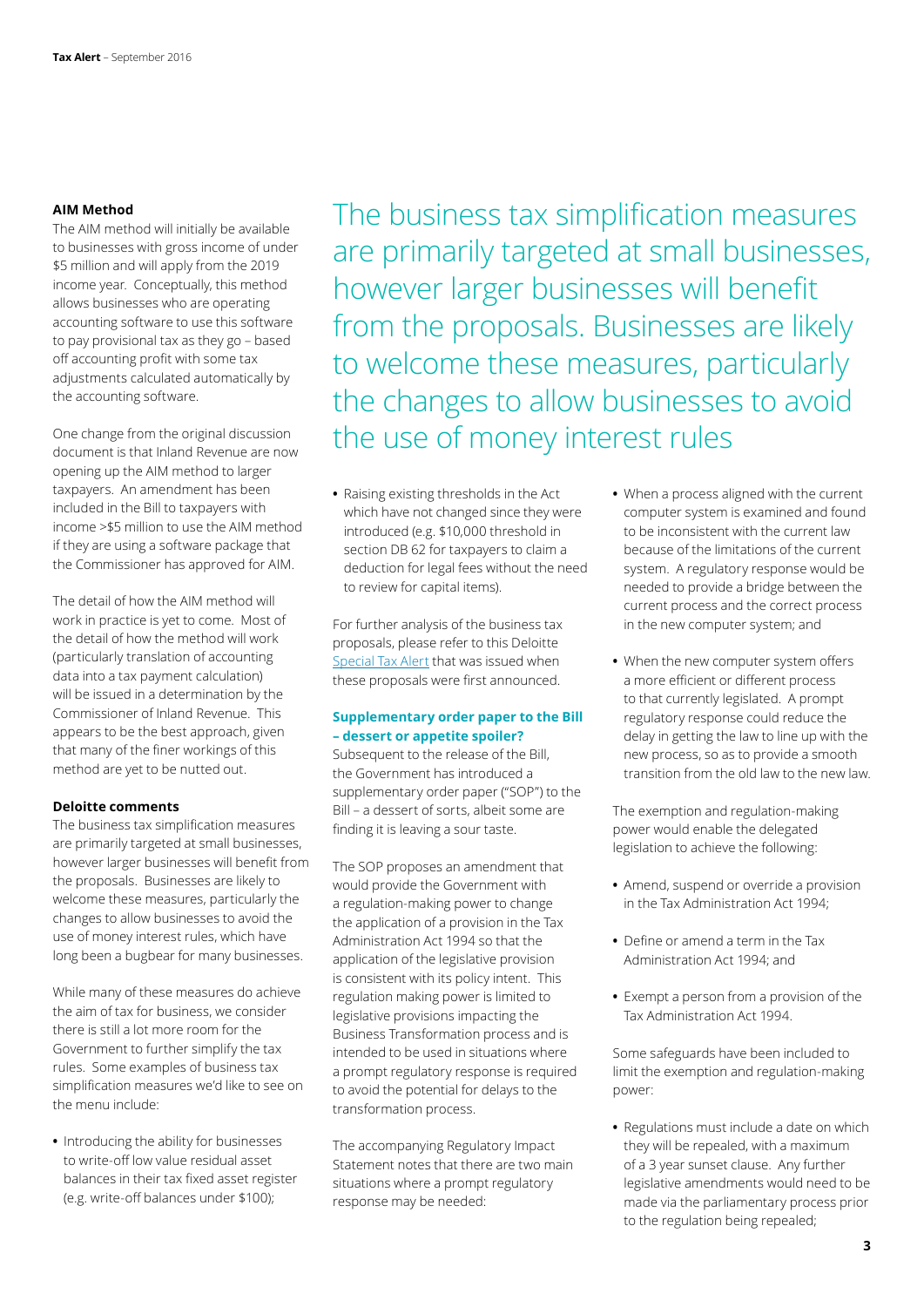- **•** Regulations can only be made where they are consistent with the current policy intent;
- **•** Regulations can only be made when they are necessary or desirable for the orderly implementation of business transformation;
- **•** Regulations must have been the subject of a consultative process. However, what constitutes a consultative process is left undefined.

The regulation-making power and any unexpired regulations made under this provision would expire on 31 December 2021 (as Inland Revenue envisage Stage 4 of Business Transformation to be complete by this date).

These proposals are bound to create concern about the powers being granted to Inland Revenue but this does not mean they are without merit. We agree it would be useful for Inland Revenue to have some regulatory flexibility, where tax legislation is not consistent with the underlying policy intent. This would prevent Inland Revenue's business transformation process being held up unnecessarily by delays in the parliamentary process. This is particularly important as we head into the 2017 election year which typically slows the pace at which legislation can progress.

We acknowledge that the regulation making power goes against the constitutional principle that taxes should not be levied without parliamentary authority. However, the safeguards put in place should help limit any potential abuse of the power. The Government does not have unlimited power to vary tax legislation as they wish as the regulationmaking power is limited to situations relating to business transformation and where the legislation is inconsistent with the underlying policy intent.

However, we acknowledge that further consideration will need to be given to ensure the proposed safeguards are sufficient. In particular, the draft legislation does not adequately canvass the following issues:

- **•** Where the policy intent is not clear or Inland Revenue and taxpayers disagree on what the underlying policy intent of a particular provision is.
- **•** What is necessary for the 'orderly implementation of business transformation' is left undefined. Taxpayers and Inland Revenue could disagree on what this entails.
- **•** While some of these issues can be ironed out via the envisaged consultation process in the draft legislation, it is not entirely clear what this consultation process would entail. We suggest that Inland Revenue create a defined consultation process so that there is sufficient public oversight over the regulation-making power. This could include a website where proposed regulations are posted, giving the public an opportunity to comment within a defined timeframe.

We also note that it would have also been preferable if these proposals were introduced at the same time as the Bill or alternatively, the consultation timeframe on the Bill extended. The Bill already has a truncated consultation process (with submissions due 9 September). Introducing reforms via supplementary order paper to a Bill which already has a short consultation timeframe runs the risk that there is insufficient time to iron out any flaws with the proposals.

While controversial, provided some of the flaws in the regulation-making power can be ironed out, these proposals are a tentative step in the right direction towards enabling a swifter fix to issues in tax legislation.

### **Concluding comments**

Submissions on the Bill close on 9 September 2016 with a report back date of 11 February 2017. We expect the Government to move swiftly to enact the Bill, given that many of the business tax reforms will apply from 1 April 2017 and are intended to be a pre-election sweetener for business taxpayers.

For further information on the Bill's reforms, please contact your usual Deloitte advisor.

Stay tuned to Deloitte Tax@hand and Deloitte Tax Alerts for further developments.



**Robyn Walker National Technical Director** Tel: + 64 4 470 3615 Mobile: + 64 21 131 5413 Email: robwalker@deloitte.co.nz



**Nigel Jemson Senior Consultant** Tel: + 64 4 470 3674 Mobile: + 64 27 301 5048 Email: njemson@deloitte.co.nz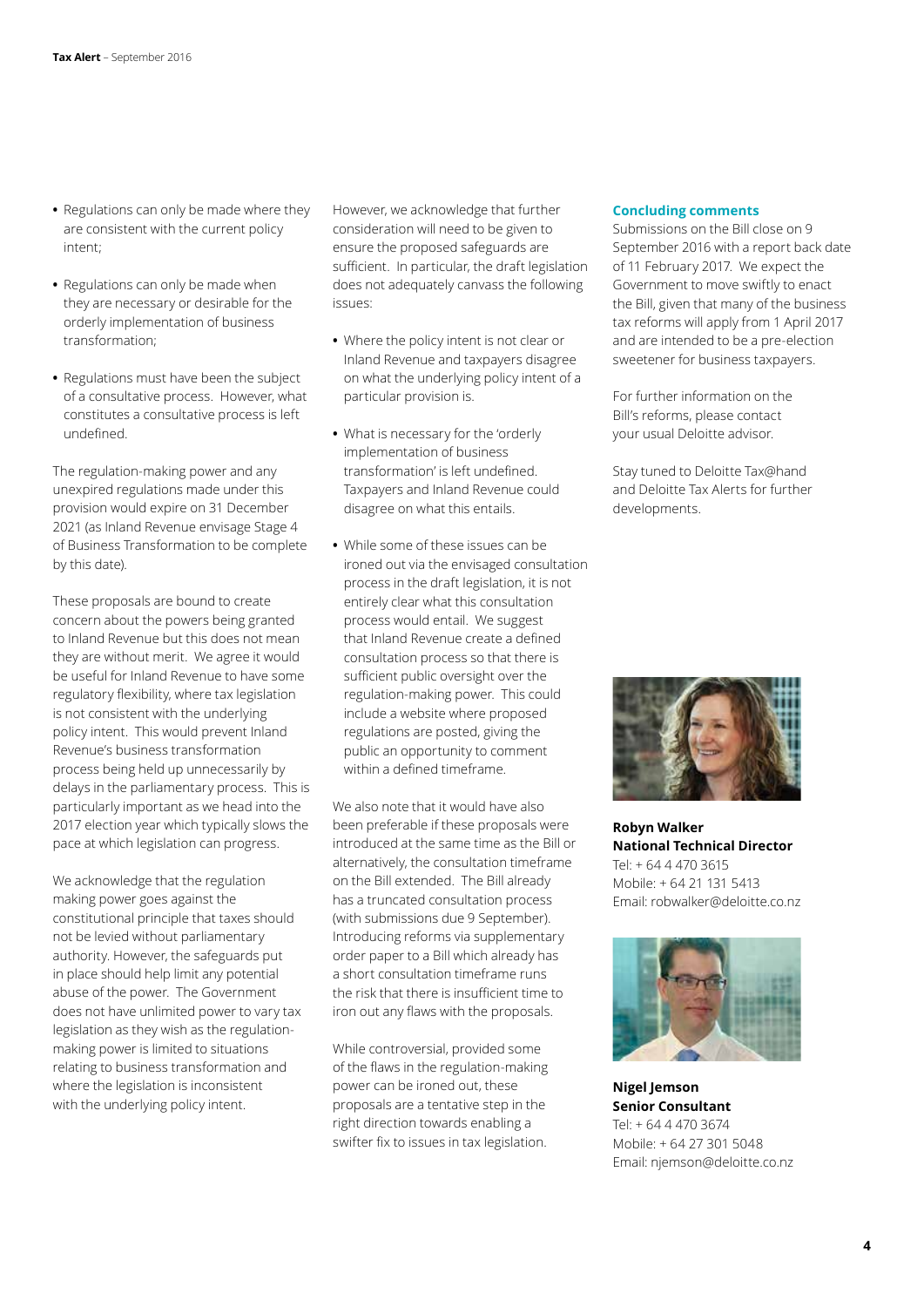### Foreign trust reform legislation introduced

By Emma Marr



New Zealand resident trustees of foreign trusts are likely to only have a few months to get up to speed with new trust rules as a result of a bill introduced to Parliament on 8 August 2016 (the Taxation (Business Tax, Exchange of Information, and Remedial Matters) Bill). As foreshadowed in the Government's response to the Shewan Inquiry in July 2016, the majority of the recommendations made by the Shewan Inquiry (covered in more detail here) have been incorporated into the draft legislation. The bill submission timeframe is only 1 month as it appears the Government is in a hurry to get these measures enacted.

The key points to note are that extensive information will need to be provided to Inland Revenue when initially registering foreign trusts (and if any of that information subsequently changes), and every year following, by filing annual returns with Inland Revenue. Foreign trusts formed after the date of enactment of the bill will need to register with Inland Revenue within 30 days, while existing foreign trusts will

have to register by 30 June 2017. Annual returns must be filed three months after balance date (or by 30 June if the trust has no balance date). Existing trusts will generally be required to provide their first annual return by 30 June 2018.

The disclosure rules are extensive enough that any foreign trusts currently using the New Zealand foreign trust regime for secrecy purposes because of the current limited disclosure rules are likely to find the new rules unpalatable. The rules may be a catalyst for such trusts finding a new jurisdiction in which to operate, in which case the new rules may arguably have achieved at least one of their objectives.

### **Registration and annual returns**

On registration, the trustee must provide Inland Revenue with extensive information about the trust, including details of all settlements and a copy of the trust deed. The trustee must also provide specific identifying information (including names, addresses, email addresses and Taxpayer

Identification Numbers) for any settlor, trustee, beneficiary or class of beneficiary, and for any person with one of a variety of powers, such as the power to dismiss a trustee, amend the trust deed, add or remove a beneficiary, or control a trustee in administering the trust.

The trustee must provide a signed declaration that the people with powers over the trust deed or the trustee have been informed of, and have agreed to provide the information necessary for compliance with, relevant tax and antimoney laundering legislation.

If any details provided on registration subsequently change, the trustee must advise Inland Revenue of this change within 30 days of the trustee becoming aware of the alteration.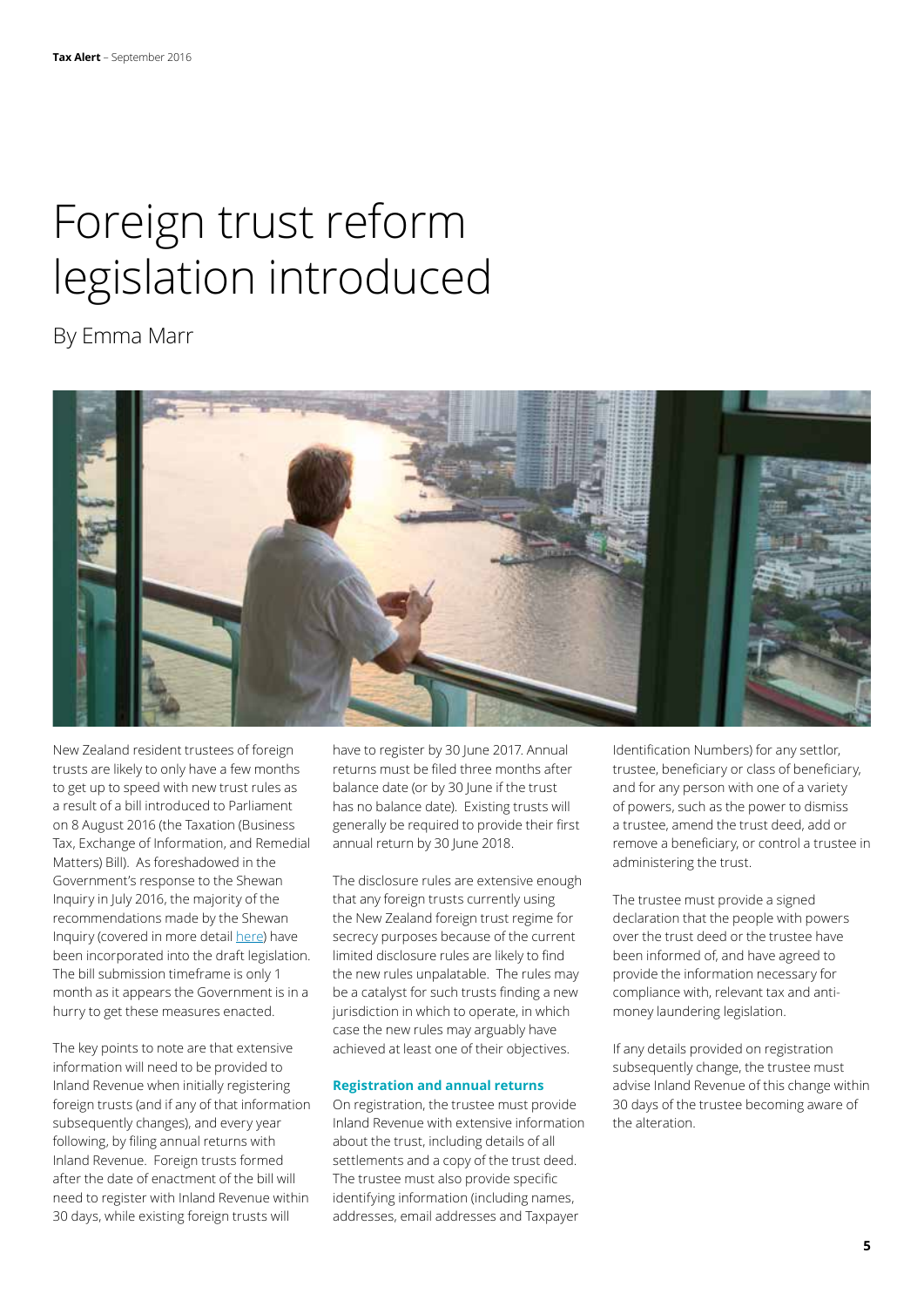



**Emma Marr Associate Director** Tel: + 64 9 303 0726 Mobile: + 64 21 475 530 Email: emarr@deloitte.co.nz

Every year, the trustee must provide an annual return disclosing financial statements, details of all settlements, distributions, and specific identifying details of all settlors and beneficiaries.

It is proposed to charge fees for registration of foreign trusts (\$270) and for filing an annual return (\$50).

#### **Consequence for failure to comply**

The consequence for a failure to comply is very straightforward: loss of the tax exemption for any income derived by the trustee. The tax exemption is only available if the trust is registered before the income is derived, and the trustee complies with all the record keeping and disclosure requirements in the tax legislation. The commentary states that if the failure to comply is unintentional and is immediately remedied the tax exemption will still be available, however it is not clear how the draft legislation achieves this outcome.

### **Grace period**

New migrants who are not in the business of providing trustee services will have a two year grace period before they are subject to the new rules. This is a sensible measure, as it will give people who are, for example, a trustee of a family trust, time to re-organise their affairs after migrating to New Zealand and inadvertently finding they are subject to the New Zealand foreign trust rules.

### **Information sharing**

Information collected by Inland Revenue as part of these disclosure rules will be shared with the Police and the Department of Internal Affairs.

The Government has acted impressively quickly in keeping to their commitment to adopting the recommendations of the Shewan Inquiry. Provided that the new rules are consistently and visibly enforced, the result should be an improvement in the perception of our foreign trust rules.

straightforward: loss of the tax exemption for any income derived by the trustee. The tax exemption is only available if the trust is registered before the income is derived, and the trustee complies with all the record keeping and disclosure requirements in the tax legislation.

The consequence for a failure to comply is very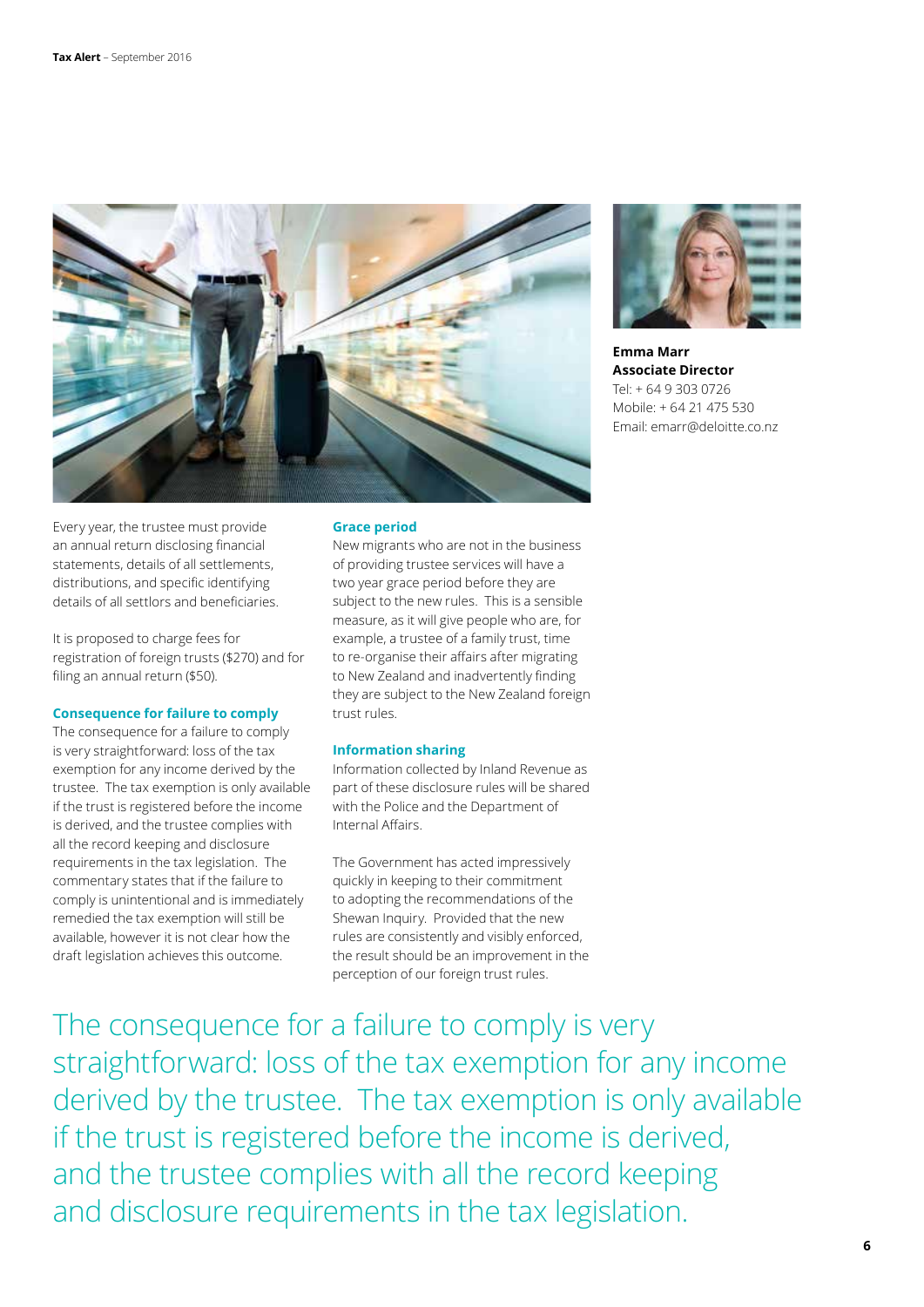## CRS: Are you ready?

By Troy Andrews and Vinay Mahant



The next wave of compliance for Financial Institutions is getting closer with Inland Revenue having recently released its proposed legislation to implement CRS (Common Reporting Standard) in New Zealand. CRS aims to improve crossborder tax compliance and promote the global automatic exchange of information ("AEOI"). CRS builds on the US FATCA (Foreign Account Tax Compliance Act) that was enacted to combat offshore tax evasion by US persons. Though CRS is built on similar principles, it is not the same, being based on universal OECD principles and is not US centric.

CRS is intended to apply to Financial Institutions that would otherwise fall within the ambit of FATCA. There are essentially four types of Financial Institution (which is similar to FATCA):

- **•** Depository institution;
- **•** Custodial institution;
- **•** Specified insurance company; and
- **•** Investment entity.

Currently 101 jurisdictions, including New Zealand, have committed to exchange information under CRS. New Zealand has committed to complete its first exchange by 30 September 2018. We have summarised the key dates for reporting:

- **•** New Zealand reporting Financial Institutions are expected to commence applying due diligence procedures from 1 July 2017.
- **•** The first reporting period will be for the 9-month period to 31 March 2018. Going forward, the annual reporting period will be to 31 March each year (which is consistent with FATCA).
- **•** Financial Institutions must submit their AEOI reporting to Inland Revenue by 30 June of the respective year.
- **•** A 3-month grace period will be in effect for the first two annual reporting periods to allow Financial Institutions additional time to conduct due diligence procedures. However, any reportable information gathered during the grace period will need to be reported in the current year's AEOI report.

**•** A common IT information exchange system is currently being developed by the OECD for encrypting and transmitting data between jurisdictions. It is hoped that this system will be more user friendly than the current FATCA reporting mechanism.

A particular area of focus in implementing CRS is that the list of reportable jurisdictions committed to entering into agreements to promote the AEOI is expected to evolve over time. Inland Revenue intends to publish a list of participating jurisdictions periodically to help Financial Institutions identify reportable accounts. The evolving list of participating jurisdictions could result in increased compliance costs as ongoing monitoring and subsequent updates to due diligence and reporting may be required each time a new jurisdiction signs up for AEOI. To minimise compliance costs, a wider approach to due diligence and reporting that allows Financial Institutions to identify all non-resident account holders irrespective of whether the account is from a reportable jurisdiction is proposed and is expected to be mandatory.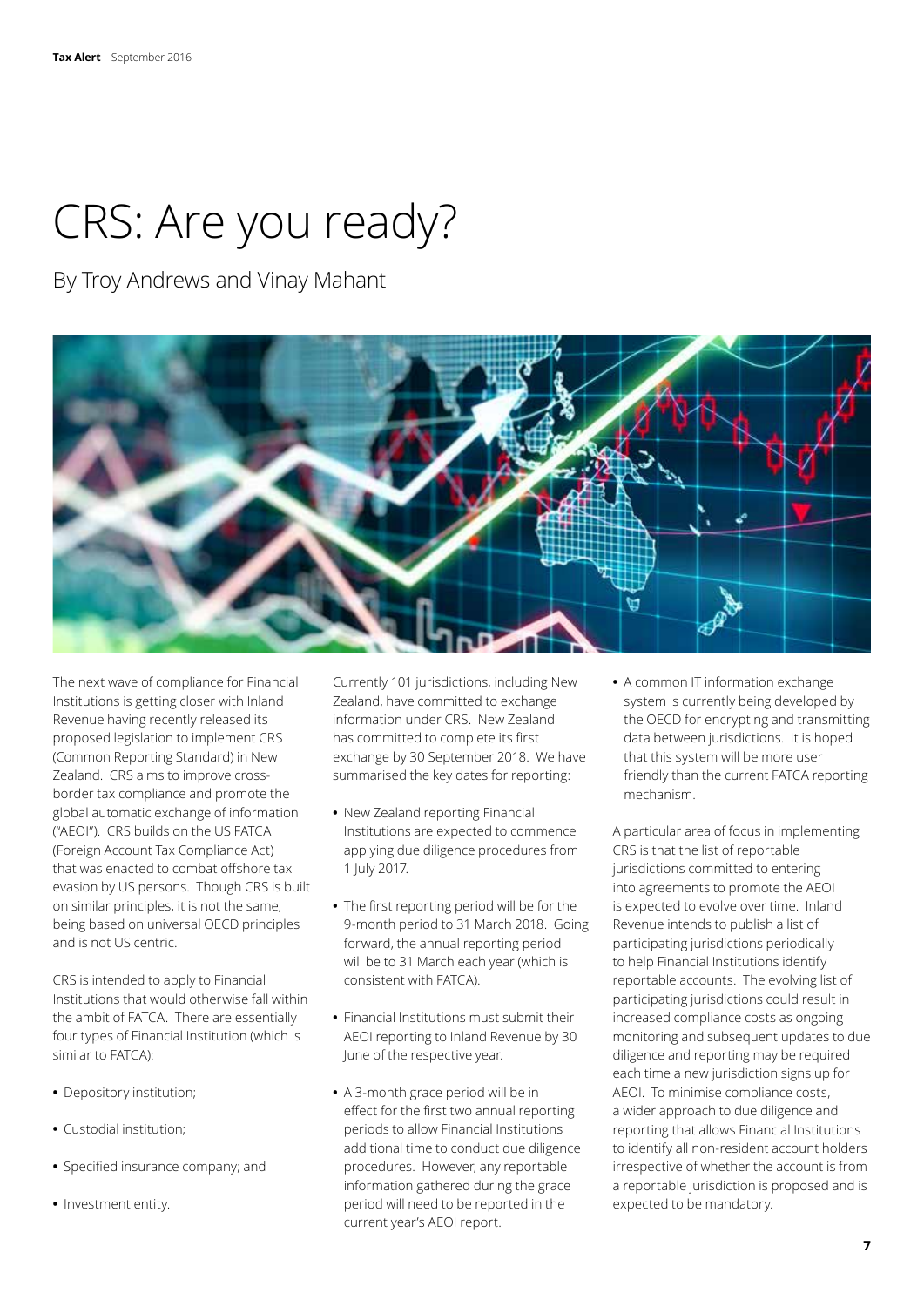Inland Revenue has proposed to filter the information reported to limit the exchange of information to relevant reportable jurisdictions with the option for Financial Institutions to filter information themselves if they wish to. There are privacy issues involved with this information which Inland Revenue is currently working through. Inland Revenue has also raised potentially using this information for other purposes such as reviewing non-resident withholding tax rates and compliance.

In our view, the wider approach is a practical response to the global nature of CRS due diligence and should enable Financial Institutions to take a global approach that is consistent with the rest of the participating jurisdictions and should reduce ongoing operational costs. CRS also provides Financial Institutions with certain options, such as choices around the currency used to determine account balance thresholds, to reduce compliance costs.

A particular focus for many New Zealand taxpayers has been applying the scope of FATCA to various New Zealand trusts. We understand that Inland Revenue intends to update its FATCA trust guidance notes to clarify any differences to CRS. They also intend on publishing general guidance as well as specific guidance on due diligence procedures, reporting requirements and the application of CRS to particular business structures (e.g. partnerships and collective investment vehicles). Inland Revenue has asked for any other areas Financial Institutions would like further guidance on.

To ensure CRS effectively achieves its objective of improving cross-border tax compliance, the OECD will conduct regular peer reviews and other forms of monitoring to ensure that jurisdictions correctly implement the standard and that global consistency is maintained. Such monitoring or audit activity has yet to take effect for FATCA although this is expected to change now that the best endeavours period has come to an end. Financial Institutions should expect CRS compliance to be more strictly monitored (although

there is a similar introductory period of 2 years to help with the transition). In our view, the peer review will be a meaningful part of ensuring jurisdictions implement CRS correctly.

It is proposed that the penalties for noncompliance will be civil in nature other than penalties for knowledge based offences. To promote compliance, it is proposed that penalties will be extended beyond reporting Financial Institutions and include account holders and controlling persons. For trusts this could include the settlor, trustees and beneficiaries. Such penalties are not currently in place for FATCA but this extension is expected to also apply for FATCA. This is potentially very wide ranging and will require a massive education of a wide population.

For example, a graduate who leaves New Zealand to go on an OE and subsequently becomes a non-resident could potentially be caught if they do not disclose their change in circumstance to each Financial Institution they have an account with. The proposed penalty for non-compliance by account holders and controlling persons is \$1,000. This is a new development in a reporting framework and in our view will be a large challenge to impose fairly. We expect this area to be a discussion point before legislation is finalised.

As CRS compliance is expected to be monitored strictly, Financial Institutions should seek to consider their CRS status early and build a robust system to integrate CRS governance into their operations to avoid any penalties for non-compliance.

Inland Revenue is also calling for submissions on what Financial Institutions might qualify as being exempt. However, CRS is very strict on the criteria for exemptions and a FATCA exemption will not automatically mean there will be a CRS exemption. To put this in perspective, the average number of entity exemptions that jurisdictions have obtained is "two" as the driver is a universal system. The message is simple; you can't ignore CRS as it has the potential to bite you.

We expect that Financial Institutions should generally be able to leverage off investments they have already made for FATCA to make CRS an easier transition. However, there are differences and it won't be as simple as extending FATCA to all jurisdictions. An example of a difference is a CRS rule that deems an investment entity in a non-participating jurisdiction to be a passive Non-Financial Entity and potentially a reportable account. Given its global focus and the fact that its implementation is likely to be closely monitored; Financial Institutions should be proactively seeking to establish their systems under CRS sooner rather than later.



**Troy Andrews Partner** Tel: + 64 9 303 0729 Mobile: + 64 21 748 768 Email: tandrews@deloitte.co.nz



**Vinay Mahant Senior Consultant** Tel: + 64 9 303 0807 Email: vmahant@deloitte.co.nz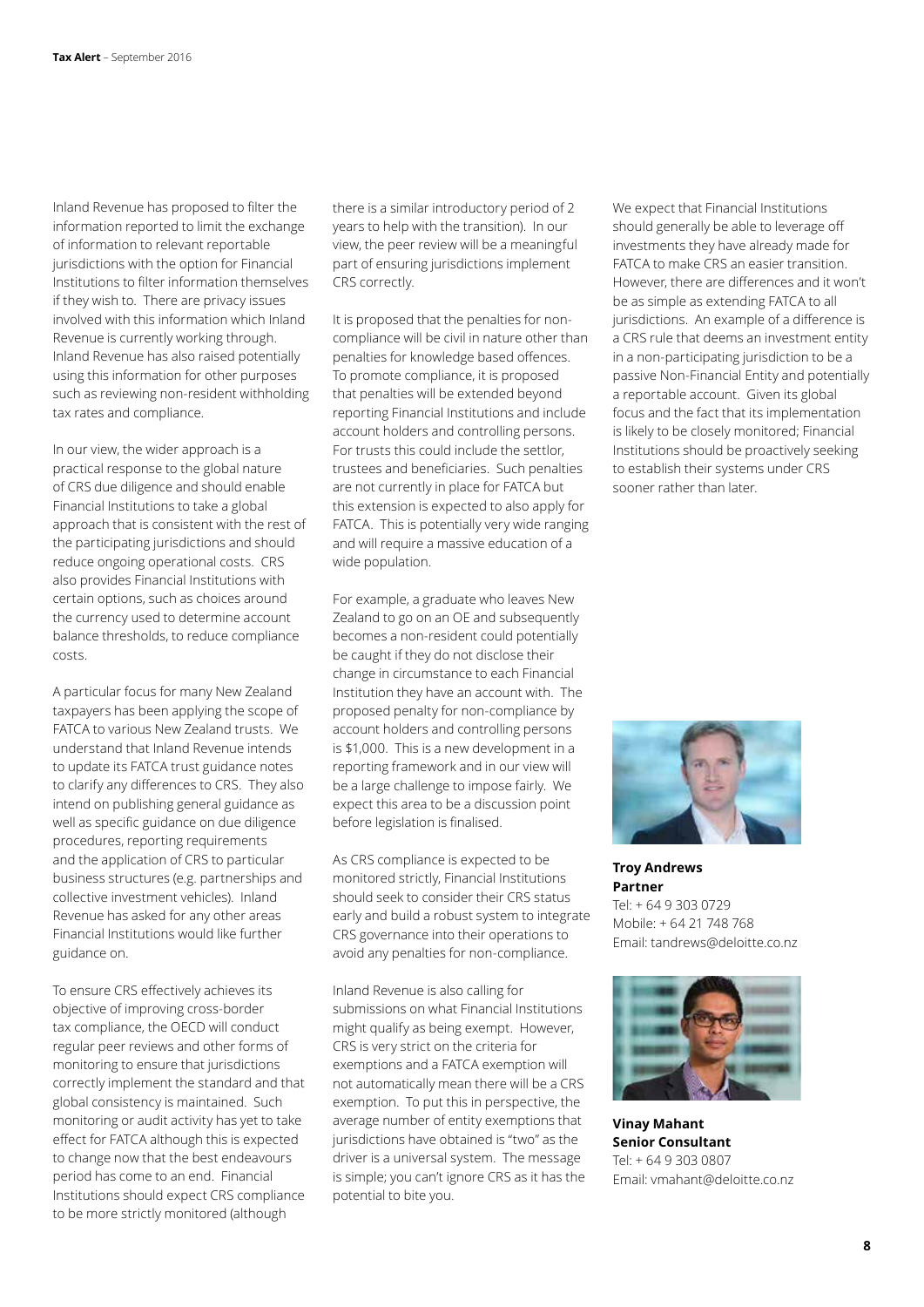### Commissioner of Inland Revenue v Vector Limited

By Emma Marr and Brad Bowman



On 12 August 2016, the Court of Appeal released its judgment in Commissioner of Inland Revenue v Vector Limited, confirming that income earned by Vector Limited (Vector) in exchange for granting Transpower rights to a tunnel and overhead corridor was not taxable. The appeal follows Vector's success in the High Court, which was reported in our October 2014 Tax Alert.

Although the law has since been amended to ensure that any such receipt would be taxable income if it were received now, the Court of Appeal made some useful observations regarding the hurdles Parliament and the Commissioner of Inland Revenue must jump to successfully categorise receipts as taxable revenue rather than non-taxable capital receipts.

The Commissioner of Inland Revenue argued that the specific provision in question was intended to tax what had previously been seen as capital receipts, but the Court of Appeal agreed with the High Court that there was simply not enough intention evident in the legislation to confirm that this was the case. Without clear evidence that Parliament intended to tax capital receipts, the Court was not prepared to conclude that the legislation had that effect.

### **Background facts**

Vector owns two key assets in the Auckland electricity distribution system: an underground tunnel that runs from the central city to Penrose, and the North Shore Transmission Corridor ("the Assets"). In June 2010, Vector entered into an agreement that allowed Transpower

to use the Assets, by granting various easements and licences, and transferring certain rights to Transpower to enable Transpower to distribute electricity to the national grid. In return Vector received a payment of \$53 million.

The primary issue was whether the receipt of that payment by Vector was "other revenues" under section CC 1(2) (g) of the Income Tax Act 2007 ("ITA 2007") or a non-assessable capital payment. A secondary issue was whether the amount was consideration for Vector agreeing to permanently give up part of its income producing asset (and nontaxable), or if it was simply a payment for the use of Vector's land (which would be taxable) – in other words, it was really a payment of rent in advance.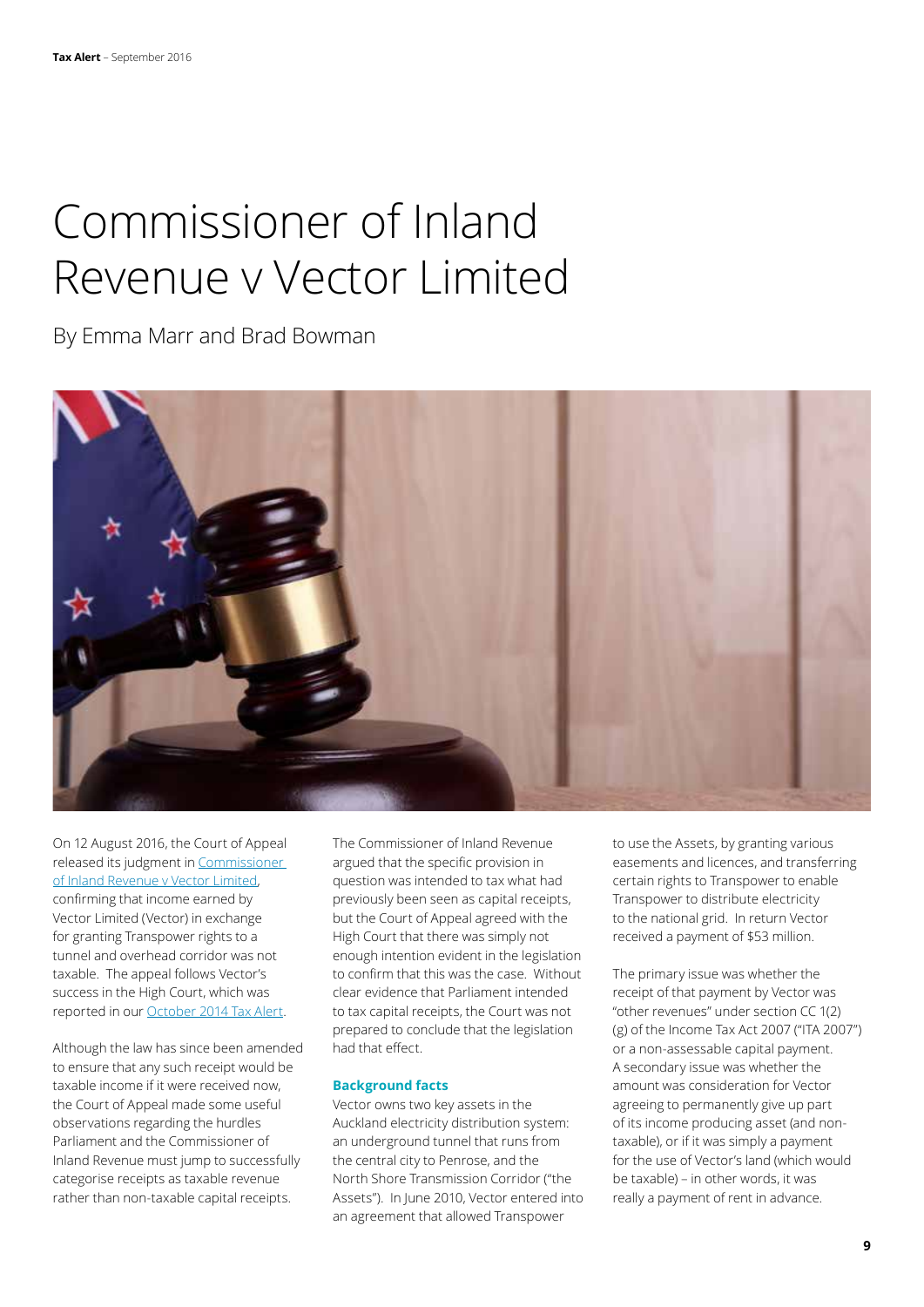This case, read together with the High Court decision, supports the argument that capital gains should only be taxed where the legislation clearly prescribes this outcome.



#### **The arguments and the judgment**

The Commissioner's primary argument on the first issue was that section CC 1 codified the law as part of a coherent, overarching scheme to tax income from specified uses of land, short of a disposal. Further, "other revenues" in section CC 1(2) (g) included sums of a capital nature.

The Court of Appeal did not agree, finding that the legislative history showed no such coherent, overarching scheme for the taxation of receipts from land use. Section CC 1 taxes the specific amounts that are listed in the section, and nothing more. The fact that these amounts may be received by a person from specified uses of land which fall short of a disposal does not mean that every amount of income derived from the use of land that falls short of a disposal is taxable.

The meaning of "other revenues" in section CC 1 is critical, and the Court of Appeal held that "other revenues" must, in this context, refer only to revenue (not capital) receipts. To tax capital receipts, a specific intention to do so must be evident. No such intention was evident.

In fact, given later legislative developments, it seemed even clearer that section CC 1 did not include capital receipts. The Court pointed out that the legislation was

amended after Vector and Transpower entered into the agreement by adding section CC 1B of the ITA 2007, which specifically provides that payments received in consideration for the grant, renewal, extension or transfer of a lease or licence are assessable income. As the Court noted, if this income were already assessable under section CC 1(2)(g), the new section CC 1B would not be necessary. Although the Court noted that legislative developments that take place after a disputed transaction cannot always cast light on how the law should be interpreted at the time of the transaction, this was a proper case to do so.

The Commissioner's second argument, that the payment made by Transpower was actually rent disguised as a lump sum payment, was also dismissed. The agreement entered into between the parties permanently impaired Vector's ability to use the Assets. This amounted to a permanent disposition of property interests, which is clearly capital in nature.

The Court of Appeal accordingly dismissed the Commissioner's appeal concluding that the payment was capital in nature and that "other revenues" in section CC 1(2)(g) did not include capital receipts.

### **Concluding remarks**

A strong emphasis of the Court of Appeal judgment was the need to focus on the detailed wording of a taxing provision, read in context and in its most natural sense. This will give the best indication of the purpose of the provision. In their most natural sense, and in the context of the "traditional capital/revenue distinction," the words "other revenues" were meant to capture revenue receipts. This case, read together with the High Court decision, supports the argument that capital gains should only be taxed where the legislation clearly prescribes this outcome.

If you have any questions in relation to this article, please contact your usual Deloitte advisor.



**Emma Marr Associate Director** Tel: + 64 9 303 0726 Mobile: + 64 21 475 530 Email: emarr@deloitte.co.nz



**Brad Bowman Senior Consultant** Tel: + 64 9 303 0885 Email: bbowman@deloitte.co.nz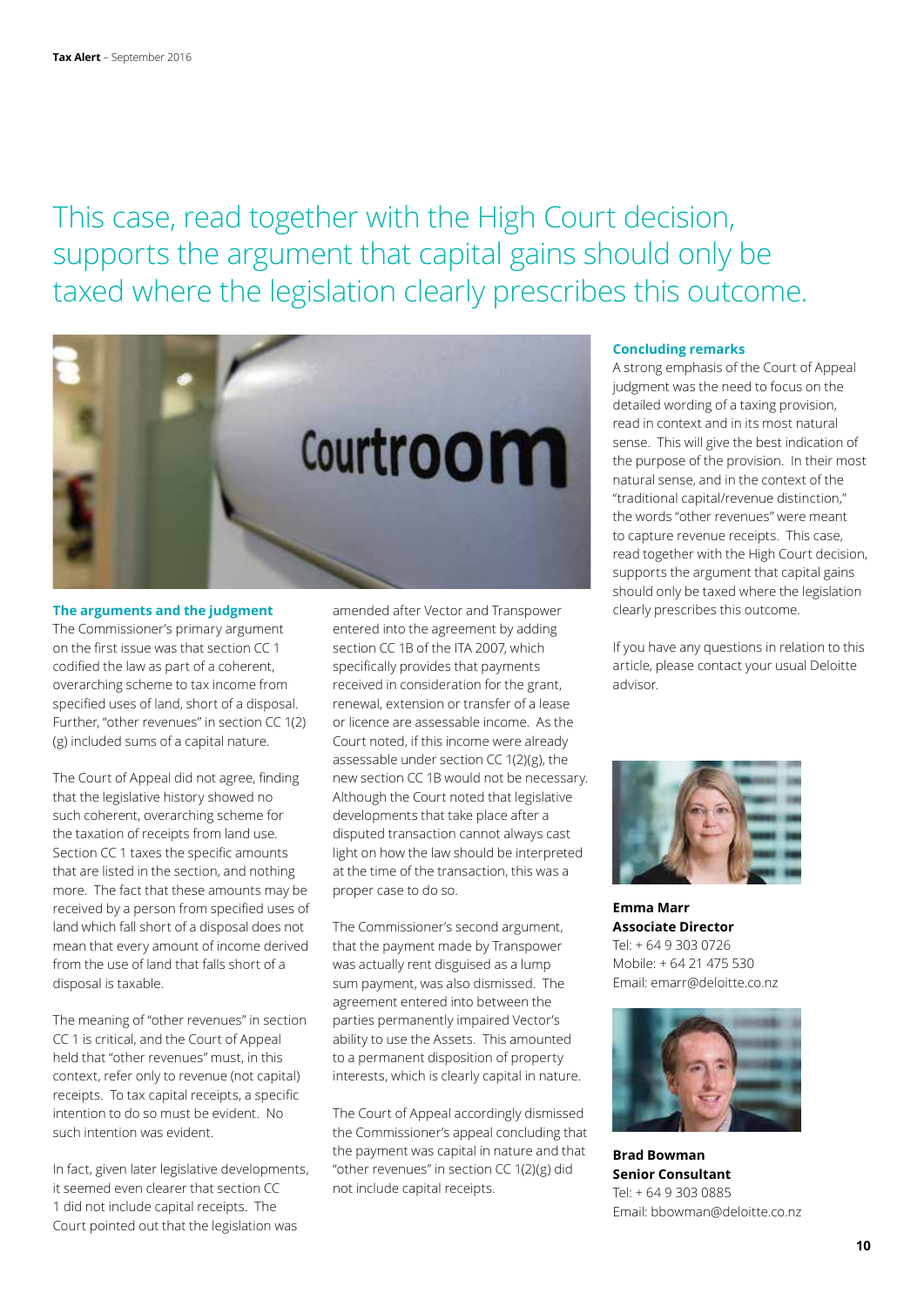### A snapshot of recent developments



### **Trustpower case impact statement released**

On 18 August 2016, Inland Revenue released a case impact statement on the *Trustpower Limited v Commissioner of Inland Revenue* case concerning the deductibility of expenditure incurred in obtaining resource consents for possible future generation projects (refer our feature article last month). In the case impact statement, Inland Revenue states that as *Trustpower* is now the current law, it must be applied by taxpayers and the Commissioner from the date of the judgment. Inland Revenue has stated that it will not be actively reviewing assessments prior to the decision in *Trustpower* where taxpayers have followed the approach taken in the Commissioner's Interpretation Statement IS 08/02: Deductibility of Feasibility Expenditure. In light of the judgment, this statement is currently under review and should not be relied upon.

#### **Corporate tax governance guidance**

Inland Revenue has publically endorsed recently released OECD guidance which seeks to assist businesses in designing and implementing effective tax governance. Inland Revenue states that it considers this guidance applies in New Zealand to significant enterprises (in particular those that currently file a basic compliance package) and high wealth individuals who have complex business interests. At a minimum, the following key questions should be routinely addressed by boards and high wealth individuals:

- **•** Is there an up-to-date documented strategy?
- **•** Have effective systems, procedures and resources been put in place to manage key tax risks and is there a statement in the annual report to this effect?
- **•** Is annual reporting sufficiently transparent to enable all stakeholders to analyse and effectively interpret information provided on taxes paid?

### **Reminder to document the terms of intragroup loans**

Inland Revenue has issued a reminder about documentation required in relation to cross border associated party lending arrangements because too often there is minimal or non-existent documentation supporting such loans. Specifically the guidance sets out 10 points of detail that should be addressed in the documentation such as the purpose or intention of funding, parties, amount and currency, interest rate, payment dates, terms and repayment dates, fees, security, guarantees and amendments to loans over the life. Inland Revenue further advise that it keeps a close eye on cross border financing arrangements, particularly loans in excess of \$10m principal and guarantee fees.

### **SOP to Business Tax Bill released**

On 16 August 2016, Supplementary Order Paper No. 190 ("the SOP") was released. The SOP proposes an amendment to the Taxation (Business Tax, Exchange of Information, and Remedial Matters) Bill that would provide the Government with a regulation-making power to change the application of a provision in the Tax Administration Act 1994 so that the application of the legislative provision is consistent with its policy intent. This regulation making power is limited to legislative provisions impacting the Business Transformation process and is intended to be used in situations where a prompt regulatory response is required to avoid the potential for delays to the transformation process. See our article in this issue for more information.